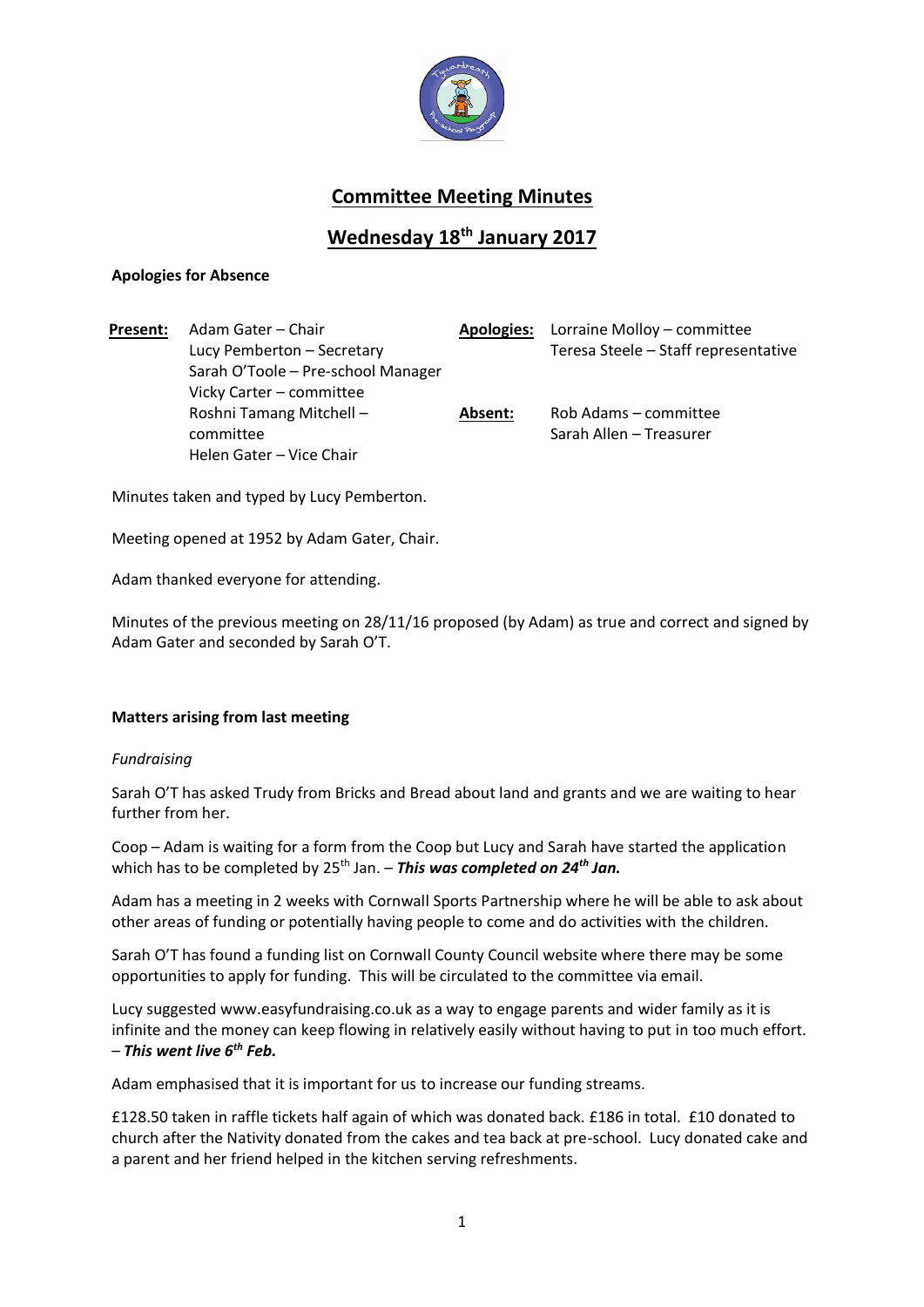

## *Roles and Responsibilities & constitution*

Adam emphasised that the role of the committee is vitally important as committee members are effectively management committee. Management sub-committee proposed is Adam, Sarah O'T and Lucy.

Helen mentioned that most committee members don't know what they have signed up to. Sarah O'T explained the role of the PLA and what they do for pre-school. Adam explained the constitution to the committee. Adam proposed that pre-school have a further document to work alongside the constitution. An operations manual to cover the actual day-to-day running of the preschool. The aim is to allow Sarah O'T to have more autonomy and control over the day-to-day running of the setting, with the formation of the management committee. This would provide a better environment to discuss more personal and HR items and make quicker decisions regarding certain matters, without the need for to wait for a full committee meeting. The document and procedures will need to be agreed by full committee, but in the need to push matters on firstly to adjust the quorum number which he proposes is made of 3 people. Vicky proposed Roshni seconded that the quorum is made of 3.

## *Outstanding accounts/debt collection*

See financial report for exact figures. Invoices used to have a paragraph stating that if no bill paid for 3 months then sessions scaled back to only funded sessions. Outstanding bills had 10% added. Sarah asks that the committee provide the wording for the invoices. Roshni suggested different coloured paper depending on their account status – up-to-date or outstanding, i.e. green, yellow, red!

Adam to draft the wording and email Sarah for approval.

#### **Pre-school Manager's Report**

See attached.

#### *Forest School*

Helen suggested that Paul Bevan (Vicky's partner) is contacted with regards to hiring/purchasing a dome tent for a future forest school site. Roshni suggested David Bailey potentially has land for a forest school site. Vicky suggested Mike? has some land on Well Street that could be used.

#### **Financial Administration Update**

Handover still ongoing and Sarah said how patient Becky has been with the handover to Sarah and Teresa. Contingency fund to be increased from the ongoing funding streams. Teresa and Sarah to split up Becky's role between the two of them. PLA are now doing the payroll – woohoo! Helen queried the telephone procedure for staff wage payment and why it isn't done automatically via internet banking.

Sarah said that until a problem occurs they won't know if the 2 of them are fully covering Becky's role. Helen asked if Becky's salary would be redistributed amongst the staff that are now taking on her role. (See Pay review) Adam congratulated the staff (Sarah and Teresa) for taking on the roles.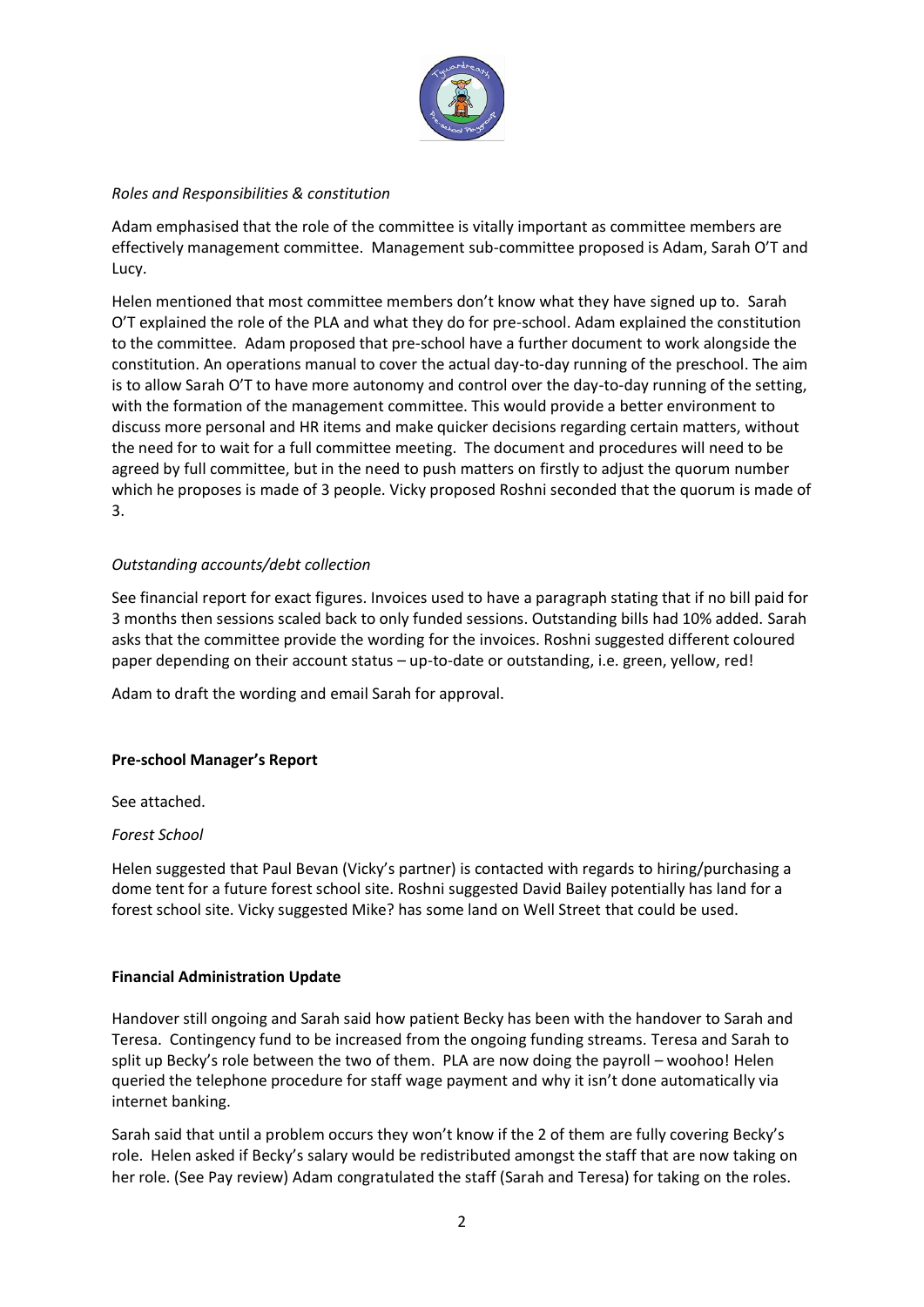

### **Finances & Fundraising – covered**

## **Forest School/long term session plan – covered in Manager's report**

**Contingency Update – covered in Financial Report** 

**Pay review & Procedure** – this to be discussed in the future by the sub-committee as a more appropriate approach. Sub-committee to have a pay review & fees meeting to propose any changes before the next committee meeting where proposals are accepted or amended. An alias system to be adopted (ie Staff A, Staff B) to protect identity/privacy.

#### **Financial Report - covered**

#### **Aims & Objectives**

Funding main objective to keep it up and running and also to grow. Adam said that it's important that the committee aid the streamlining of the pre-school in its day-to-day running as well, and also to offer support when/where required.

#### **Dates for the Diary**

- Thurs 2<sup>nd</sup> Feb Lucy to do Committee Roles and Responsibilities course at PLA, Bodmin 9.30 – 12pm
- Wed 8<sup>th</sup> Feb Sarah and Teresa to attend Budget Setting & Monitoring at PLA, Bodmin

#### **Any Other Business - none**

#### **Date of Next Meeting**

Wed 22nd Feb Sub-committee meeting 7pm at Sarah's (Lucy, Adam, Sarah O'T)

Wed 8th March Committee Meeting 7pm at preschool

Meeting finished at 9.52pm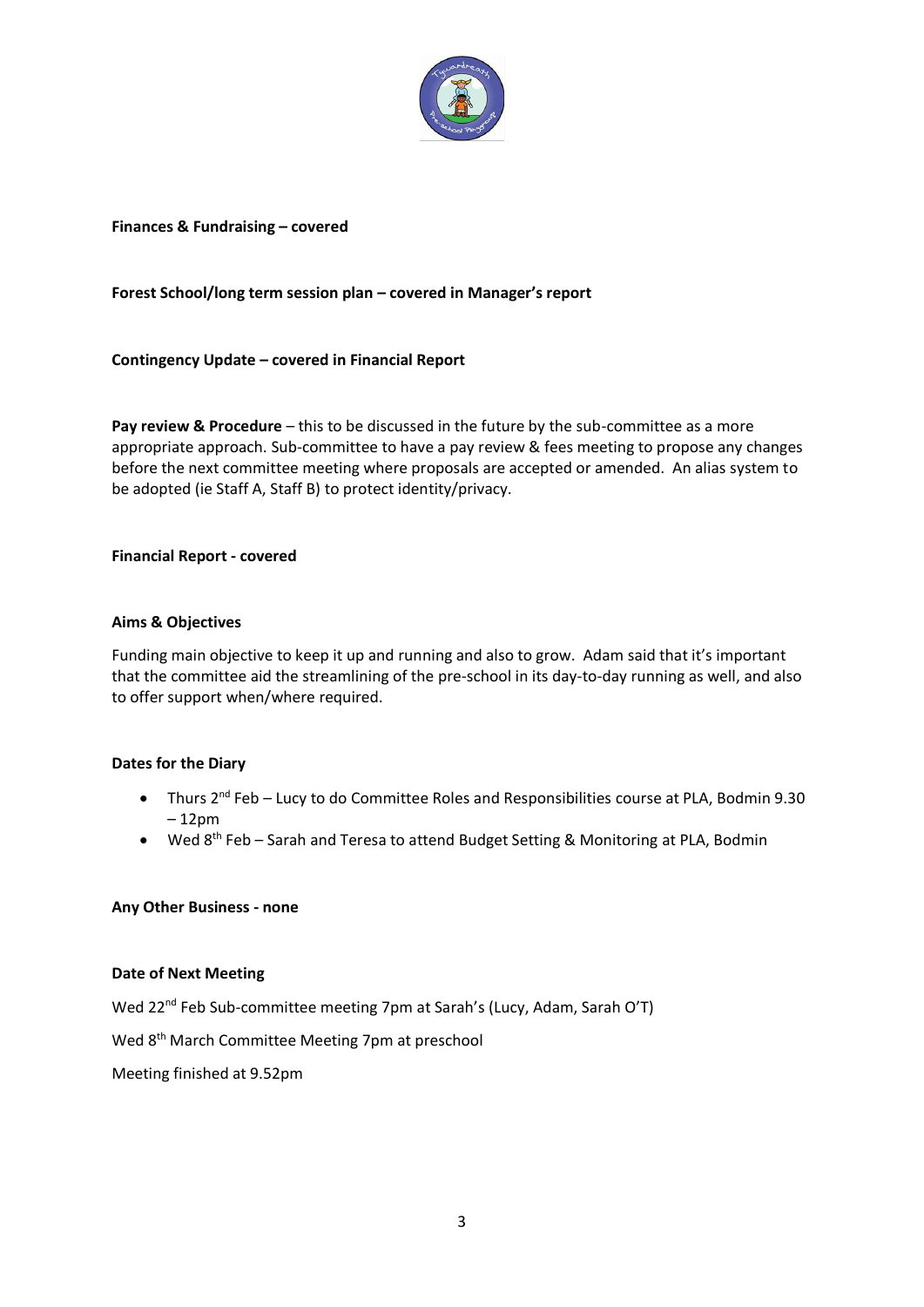

## **Wednesday 18th January 2017 – Financial Report**

| <b>Current Account (CA) balance</b>                 | £8,580.55 (includes £5,000 borrowed from CF)           |  |  |
|-----------------------------------------------------|--------------------------------------------------------|--|--|
| <b>Contingency (CF) Account balance</b><br>$£20k+)$ | £13,437.83 (should be one terms running fees @ approx. |  |  |
| <b>Total</b>                                        | £22,018,38                                             |  |  |
| <b>Outstanding invoices total</b>                   | £3726.51                                               |  |  |
| <b>Current pre-schoolers debts</b>                  | £1967.00                                               |  |  |
| Former pre-schoolers debts                          | £1759.51                                               |  |  |

Handover still ongoing. Huge thanks to Becky for being so patient with us in the transition phase.

January invoices for private fees to do. Funding claim to do by 00.00 Thursday 19<sup>th</sup> January.

I will include the payment agreement. If you would like to change the wording or terms please let me know asap.

I have spoken to all of the current outstanding payments over £50. All in hand (two slightly concerning).

All the old debters had letters last year. I am happy to Facebook these people and post another letter if a letter can be drawn up please. Even if we only recover a percentage of the debt that would be good.

### **Wednesday 18th January 2017 – Pre-School Managers Committee Meeting Report**

#### **Matters Arising:**

**Staff Update –** No staff information to update. Supervision due. I have asked Helen to do mine next week if this meets with everyone approval.

**30 Hours Funding –** I am going on a conference on Friday 3rd February, which will include updates about the 30 hours funding (and will also be about creative development in the Early Years, which I am looking forward to.)

**Committee Updates –** Lucy has received her DBS back in the post, has completed the online EY2 on the Government Gateway and I have received a letter from Ofsted to say that she has passed their 'suitability checks'. I emailed Adams Identity Check Forms in the same email as Lucy, but CAPITA say they have not received them. I have emailed CAPITA to chase this up. If Adam had not received his DBS by the end of next week I will contact them again. Roshni to do.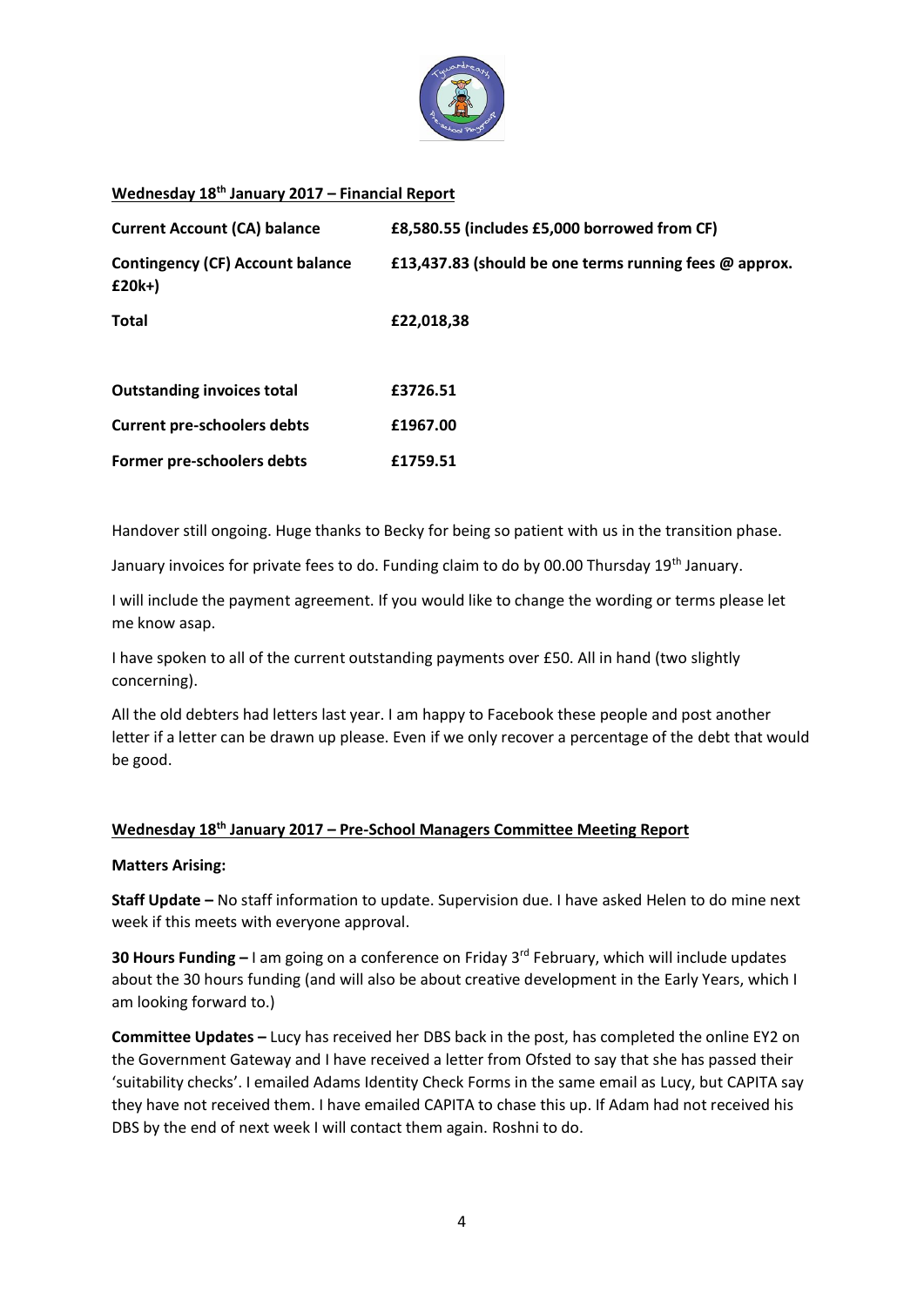

**Forest School –**I spoke with Trudy Thompson on Monday, following a message I sent her the week before to ask how her search for a forest school site was going. I also asked her to think about grants for us and she said she 'is on it'.

I have almost completed a quarter of the written work for my Forest School Leader Qualification. I am now going to forest school in Wadebridge every Saturday and volunteering as a forest school assistant. The more I think about it the more I think forest school will be a good option for the future of pre-school. Running costs should be much lower that pre-school and it will give us the flexibility to have sessions at pre-school specifically for the school risers and 2 year olds. We can retain our independence and offer another service. I see the forest school running alongside the pre-school and maybe only being open mornings. This would also free the pre-school building up to run a parent and toddler session again in the future. If we decide to go ahead with the forest school I would love to have it up and running for May for some sessions for this years school risers, to iron out any issues before September and the 30 hours funding.

**Tapestry Learning Journal -** Has now gone live for parents/carers. About one third of the parents have logged in so far. I think some registration emails might have gone to people spam boxes, I need to remind people they can log on. 2 parents have logged observations. This is being underutilised.

## **Welfare Requirements Update –**

Taken from December Report from November meeting with Christina Husk, CCC.

#### **Key Findings - Where practice is good this is because:**

The setting has worked hard to implement the recommendations made following the last EYSA visit. The setting demonstrates an effective basic awareness of safeguarding in terms of keeping staff up to date with safeguarding procedures and keeping the children secure on the premises.

#### **Where practice requires improvement this is because:**

Although the setting meets basic levels of safeguarding, practice could be further improved. For example, emergency evacuations drills are not completed regularly which could pose a safety risk to the children and staff on roll.

Additionally, consistency in practise is needed regarding the sharing of key information, such as discussion regarding specific children's development and next steps and any training that could be shared with the team, which could result in children to be better supported.

- 1. Ensure all recommendations made in the report dated 20.07.16 have been completed to promote best practice.
- 2. Complete an emergency evacuation drill as soon as possible to ensure all children and staff have completed a drill at least once.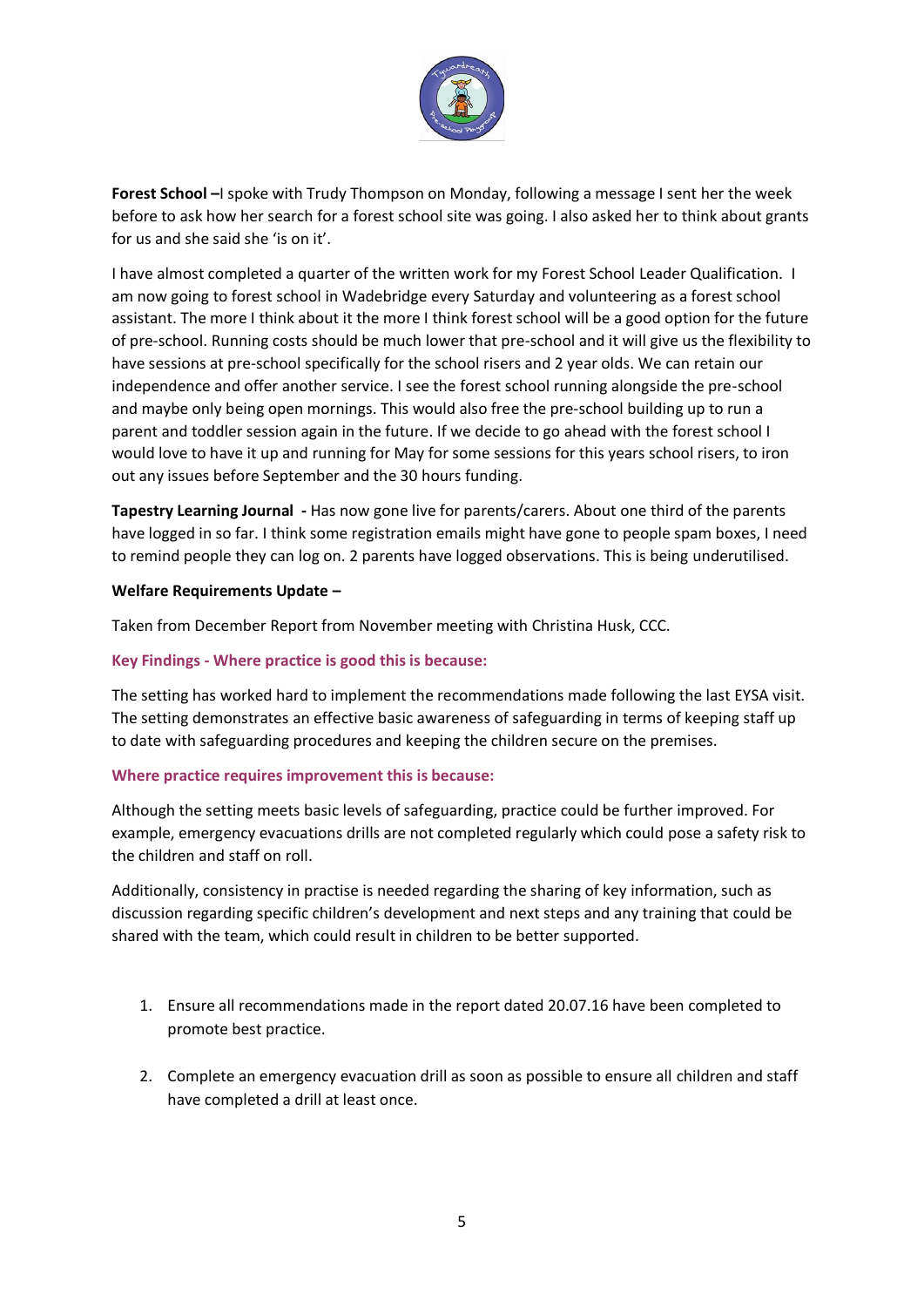

3. Regular staff meetings should be held to ensure that key messages are shared, such as discussion regarding specific children's development; next steps and training information can be cascaded; and, any confidential staff discussions can take place on a formal basis to effectively support practice.

All staff meetings should have a written agenda and minutes should be taken and shared with all staff after each meeting.

- 4. To further improve practice and identify vulnerable groups, consider asking additional background information on enrolment to the setting. For example: information regarding service families; if the child has had their Two Year Health Check with the Health Team; if the child has had a Two Year Progress Check on the Prime Areas completed at another Early Years setting, i.e. if the child attends dual settings/moved from another setting.
- 5. Implement a system to share the outcomes of the two year old review with other professionals such as the health team. Additionally, encourage parents to share children's health records (Red book) with the setting.
- 6. Consider holding a staff training session on the use of 'Tapestry' and how this can be used to assess the development of particular groups of children, for example vulnerable children on roll.

**Fundraising –**We raised £186 selling Christmas raffle tickets. Thanks to Teresa for all your help selling tickets, Adam and Helen for wine donation, Lucy for the amazing lemon cake we sold at the nativity and all who bought tickets. We only raised £8.35 selling teas and coffee after the nativity (a parent and a family friend kindly offered to step into the unmanned kitchen and help and I asked them just to ask for donations). No other fund raising in Autumn term.

**Gift Aid –** I found a gift aid form at my house and I am hoping that Lucy will please design me a new gift aid document on the computer and we can have some sort of system when people make payments of claiming the gift aid? Needs researching.

**Policies –** Lucy has kindly been editing some old EYFS statements out of the policy documents and checking them through. All the policies need re-adopting. I still need to do major update on the safeguarding policy.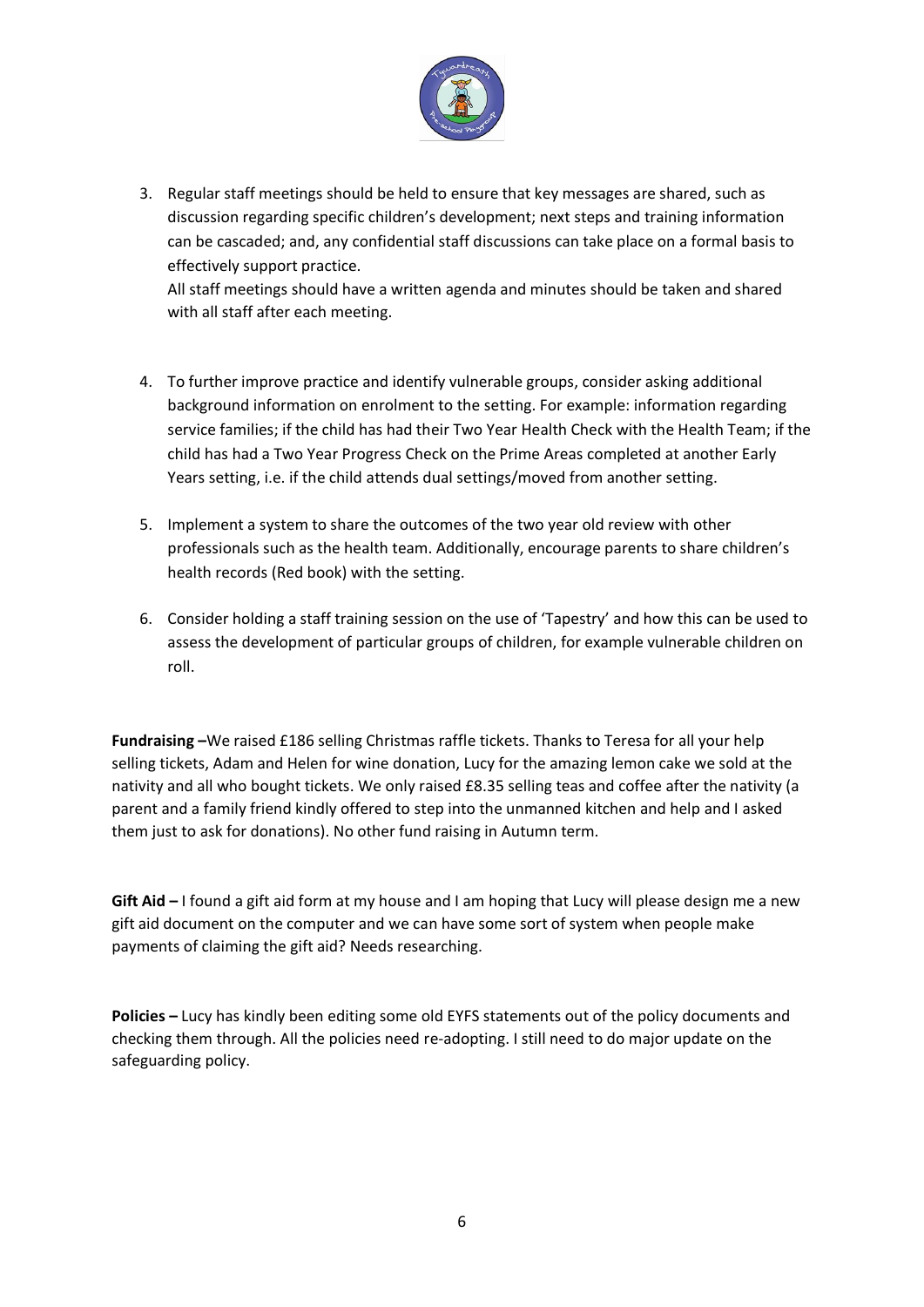

## **Leadership and Management Review Update from last meeting:**

| <b>Effective setting</b>                                                                                                                                                                                                                                                                                                                                       | <b>ACTIONS from last</b>                                                                                                                                                                                                                                                                                                                                                                                                                                                                                                                                                                                                                                          | <b>Progress on</b>                                                                                                                                                                                                                                                                                                      | How can we make                                                                                                                                                                                                                                         |
|----------------------------------------------------------------------------------------------------------------------------------------------------------------------------------------------------------------------------------------------------------------------------------------------------------------------------------------------------------------|-------------------------------------------------------------------------------------------------------------------------------------------------------------------------------------------------------------------------------------------------------------------------------------------------------------------------------------------------------------------------------------------------------------------------------------------------------------------------------------------------------------------------------------------------------------------------------------------------------------------------------------------------------------------|-------------------------------------------------------------------------------------------------------------------------------------------------------------------------------------------------------------------------------------------------------------------------------------------------------------------------|---------------------------------------------------------------------------------------------------------------------------------------------------------------------------------------------------------------------------------------------------------|
| leadership and                                                                                                                                                                                                                                                                                                                                                 | meeting 28/11/16                                                                                                                                                                                                                                                                                                                                                                                                                                                                                                                                                                                                                                                  | 18/01/17                                                                                                                                                                                                                                                                                                                | this better?                                                                                                                                                                                                                                            |
| management                                                                                                                                                                                                                                                                                                                                                     |                                                                                                                                                                                                                                                                                                                                                                                                                                                                                                                                                                                                                                                                   |                                                                                                                                                                                                                                                                                                                         | <b>ACTIONS</b>                                                                                                                                                                                                                                          |
| <b>Learning and</b><br><b>Development</b><br>fulfil their responsibilities in<br>meeting the learning and<br>development requirements of<br>the Early Years Foundation<br>Stage, including overseeing the<br>educational programmes                                                                                                                            | <b>Individual Targets - Share</b><br>these with parents/carers<br>verbally and during<br>consultations.<br>Cohort Tracking - To review<br>Tapestry - Staff to add more<br>observations and to add<br>parents for 'go live' January<br>2017/                                                                                                                                                                                                                                                                                                                                                                                                                       | Parents/carers to be updates<br>by key person.<br>Ongoing<br>Tapestry-We went live on<br>28/12/17                                                                                                                                                                                                                       | Staff to follow up with<br>parents/carers to ask if they<br>would like a meeting.<br>To encourage parents to<br>access/add to their<br>Tapestry account. To add<br>children's targets to<br>Tapestry in some way. 2<br>year checks for new<br>starters. |
| Safeguarding and<br><b>Welfare</b><br>fulfil their responsibilities in<br>meeting the safeguarding and<br>welfare requirements of the<br>Early Years Foundation Stage at<br>all times, implementing them<br>consistently to ensure that all<br>staff share a sense of<br>responsibility to create an<br>environment that is welcoming,<br>safe and stimulating | Policies - All need signing<br>again to re-adopt by<br>Chair/person<br>SEND policy needs updating<br>particularly. Sarah hoping to<br>have the policies updated by<br>January 2017.<br>Garden - Sarah emailed a<br>request to Cornwall College<br>last September to see if they<br>are interested in their<br>students building us a mud<br>kitchen as a project.<br>Grass - Sarah needs to order<br>some more large surface<br>protector mats. Need to check<br>finances.<br><b>Welfare Actions - On going.</b><br>Please see committee<br>meeting report.<br>Fence - One plank of fence<br>got damaged during the<br>village fete. Sarah to ask<br>Adam to fix. | Lucy has been editing the old<br><b>EYFS Welfare requirements</b><br>and formatting the policies.<br>Sarah need to make some<br>changes to the Safeguarding<br>policy, then all should be<br>ready for adoption.<br>Still outstanding<br>Still outstanding<br><b>Welfare Actions needed as</b><br>report<br>Outstanding | Continue<br>Garden - Follow up with<br>Cornwall College.<br><b>Grass</b> – Budgets needed for<br>mats                                                                                                                                                   |
| <b>Self Evaluation and</b><br><b>Targets</b><br>have rigorous and effective<br>systems for self-evaluation that<br>inform the setting's priorities<br>and are used to set challenging<br>targets for improvement                                                                                                                                               | <b>SEF - Self Evaluation Form</b><br>Still ongoing                                                                                                                                                                                                                                                                                                                                                                                                                                                                                                                                                                                                                | Ongoing<br><b>LUCKILY THIS DOCUMENT</b><br>SERVES AS A TYPE OF SEF!                                                                                                                                                                                                                                                     | SEF - Still ongoing. Way<br>overdue an update! Never<br>gets to the top of my 'to do'<br>list!<br>Long Term Plans - School<br><b>Please see Matters Arising.</b>                                                                                        |
| Professional<br><b>Development</b>                                                                                                                                                                                                                                                                                                                             | Supervision - Carried out<br>monthly. Sarah's outstanding<br>from Autumn.                                                                                                                                                                                                                                                                                                                                                                                                                                                                                                                                                                                         | Supervision - Spring 2017<br>supervision due. Will be                                                                                                                                                                                                                                                                   | Supervision - Ongoing.                                                                                                                                                                                                                                  |